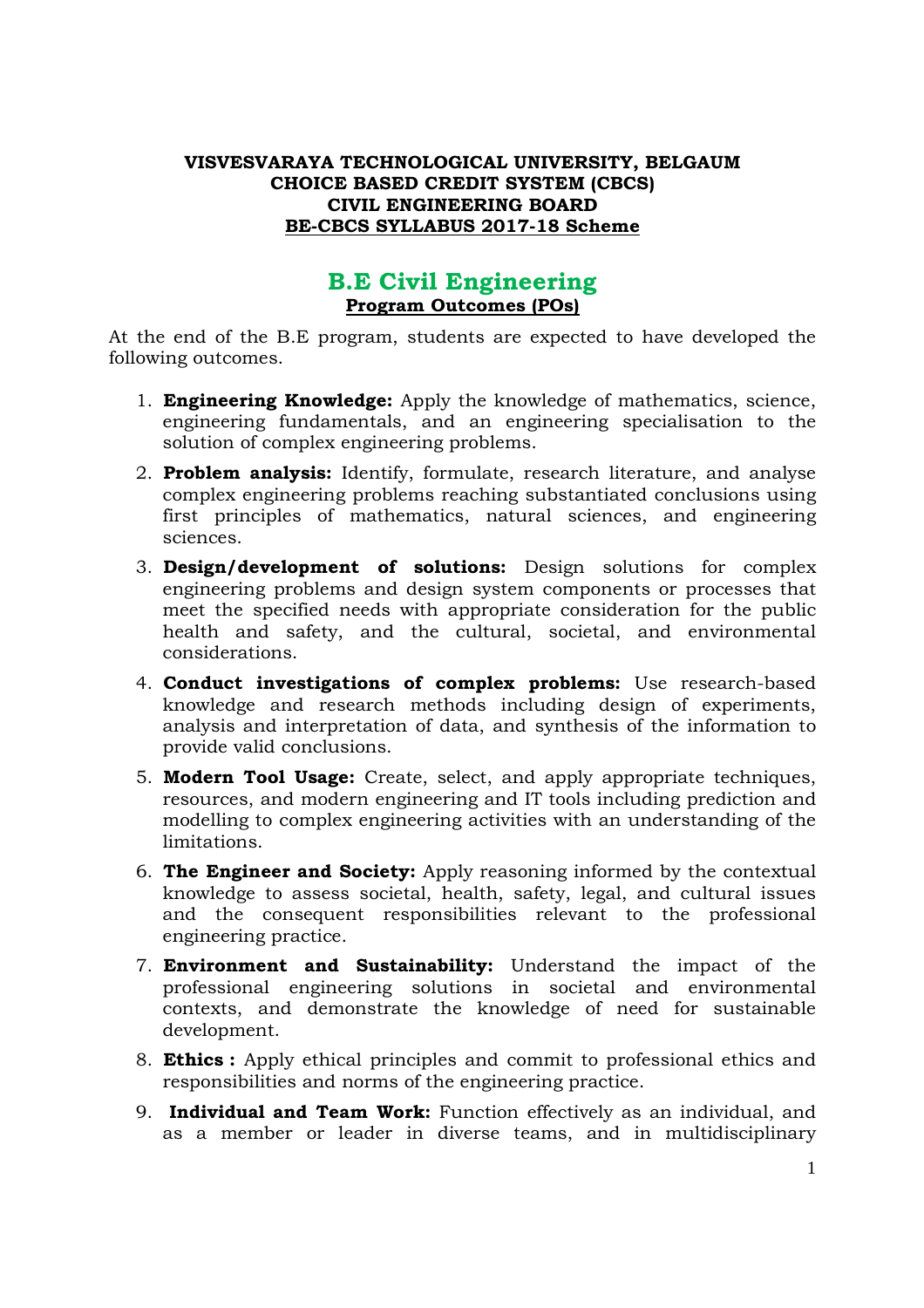settings.

- 10. **Communication:** Communicate effectively on complex engineering activities with the engineering community and with society at large, such as, being able to comprehend and write effective reports and design documentation, make effective presentations, and give and receive clear instructions.
- 11. **Project Management and Finance:** Demonstrate knowledge and understanding of the engineering and management principles and apply these to one's own work, as a member and leader in a team, to manage projects and in multidisciplinary environments.
- 12. **Life-long learning:** Recognise the need for, and have the preparation and ability to engage in independent and life-long learning in the broadest context of technological change

# **Program Specific Outcomes (PSOs)**

### **At the end of the B.E Civil Engineering program, the students are expected to have developed the following program specific outcomes.**

### **PSO1**

The graduates will have the ability to plan, analyse, design, execute and maintain cost effective civil engineering structures without overexploitation of natural resources.

### **PSO2**

The graduates of civil engineering program will have the ability to take up employment, entrepreneurship, research and development for sustainable civil society.

### **PSO3**

The graduates will be able to persue opportunities for personal and professional growth, higher studies, demonstrate leadership skills and engage in lifelong learning by active participation in the civil engineering profession.

### **PSO4**

The graduates will be able to demonstrate professional integrity and an appreciation of ethical, environmental, regulatory and issues related to civil engineering projects.

# **General Notes:**

1. Question Paper Pattern for Theory Courses (2017 Scheme):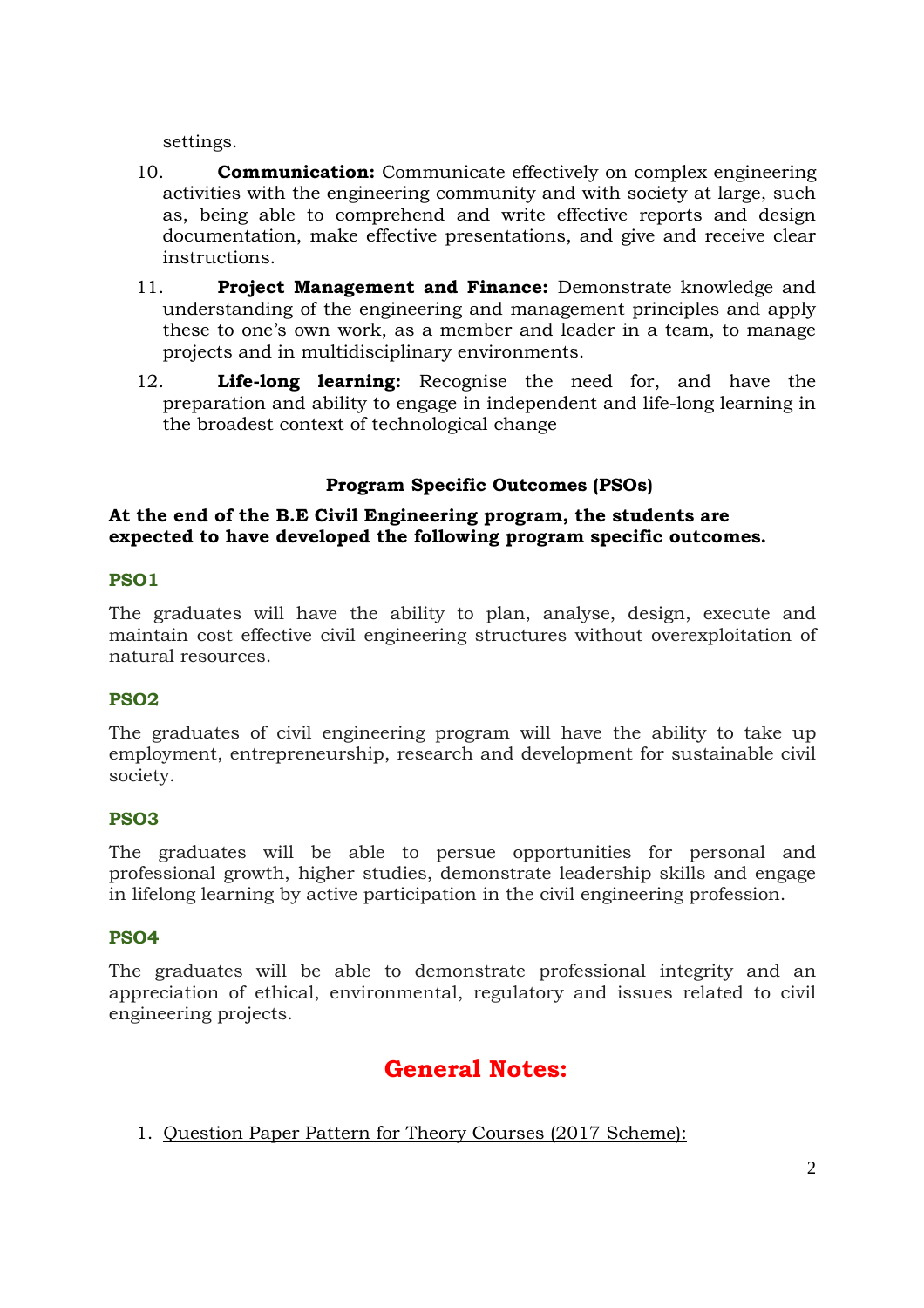- The question paper will have TEN questions.
- Each full question carries 20 marks.
- There will be two full questions (with a maximum of four sub questions) from each module.
- Each full question will have sub questions covering all the topics under a module.
- Students will have to answer 5 full questions, selecting one full question from each module.
- 2. The teaching learning process should be as per the Choice Based Credit System
- 3. All Civil Engineering Departments should have a "CIVIL ENGINEERING MUSEUM" with collections related to civil engineering like models, charts, material samples, fixtures and fittings etc. which assist effective teaching learning process.
- 4. The teaching learning process may be planned to develop capabilities, competencies and skills required for career development based on course beginning and course end surveys.
- 5. Course objectives, course outcomes and RBT levels given under each course in the syllabus are broad and indicative/suggestive. The faculty can set them appropriately according to their lesson/ course plan.
- 6. The course coordinators/teachers/instructors are informed to deliberate in the faculty meeting with module coordinator, program coordinator along with the stake holders to develop the respective lesson/ course plans.
- 7. The department advisory board may make suitable changes to the course objectives, course outcomes and program objectives according to their finalized course plans.
- 8. The faculty should complement the teaching with case studies and field visits wherever required.
- 9. One faculty development program to be conducted to compliment teaching learning process by the department in a year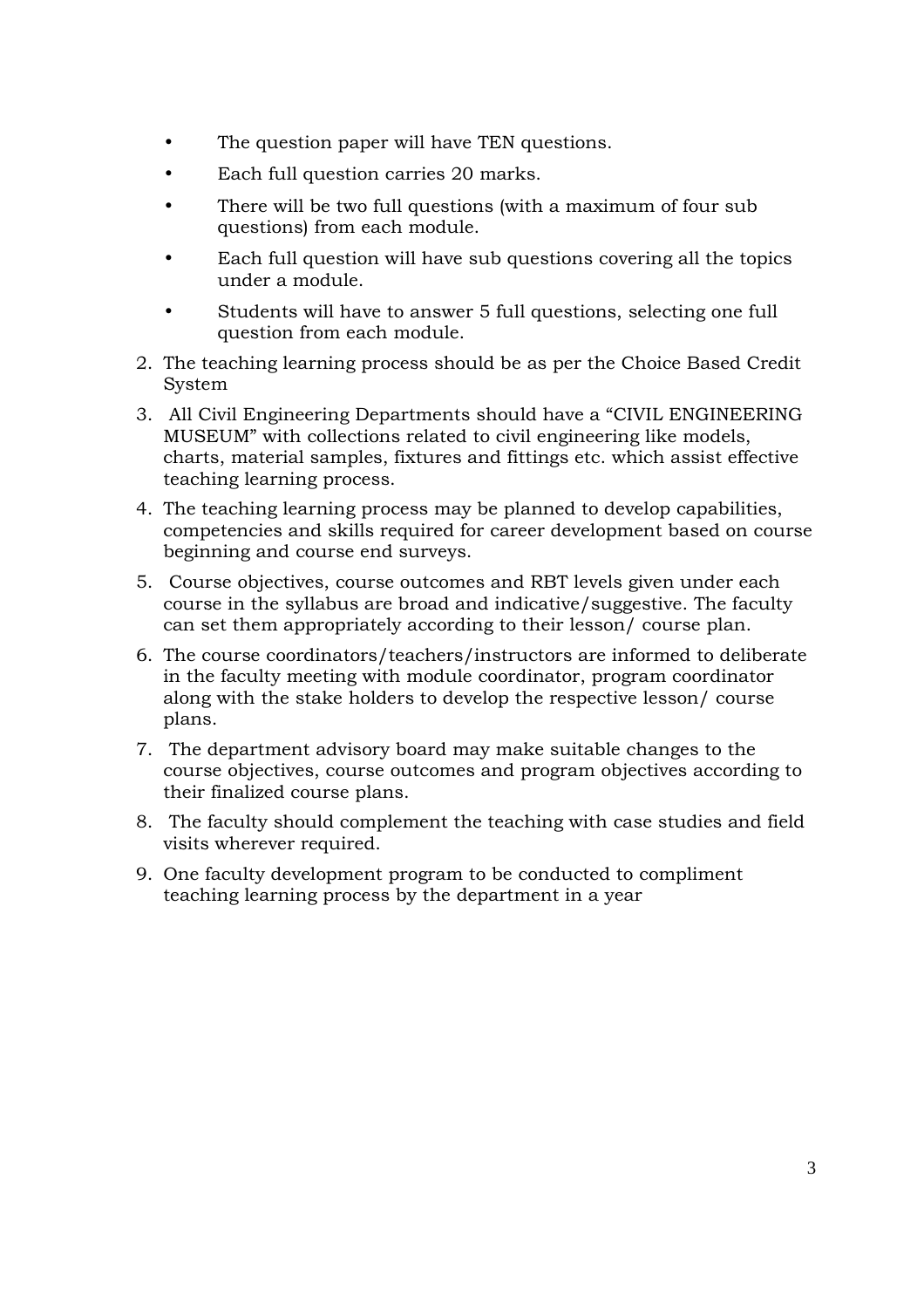### **B.E: CIVIL ENGINEERING**

# **Sl. No. Course Code Title Teaching Department Teaching Hours /Week | Examination | Credits** Theory **Practical/ Duration in SEE CIE Total Marks Practical/ Duration in SEE CIE Total Marks** 1 17MAT31 Engineering Mathematics –III\* Maths 04 03 60 40 100 4 2 | 17CV32 | Strength of Materials | Civil Engg. | 04 | 103 | 60 | 40 | 100 | 4 3 17CV33 Fluid Mechanics Civil Engg. 04 03 60 40 100 4 4 | 17CV34 | Basic Surveying | Civil Engg. | 04 | 103 | 60 | 40 | 100 | 4 5 | 17CV35 | Engineering Geology | Civil Engg. | 04 | 103 | 60 | 40 | 100 | 3 6 17CV36 Building Materials and Construction Civil Engg. 03 03 60 40 100 4 7 17CVL37 Building Materials Testing Laboratory Civil Engg. 01-Hour Instruction 03 60 40 100 2 8 17CVL38 Basic Surveying Practice Civil Engg. 01-Hour Instruction 02-Hour Practical 03 60 40 100 2 9  $17KL/CPH39/49$  Kannada/Constitution of India,<br>Professional Ethics and Human Rights Humanities 01 01 01 30 30 50 50 01 **TOTAL Theory: 24hours Practical: 06 hours 25 510 340 850 28**

**1. Kannada/Constitution of India, Professional Ethics and Human Rights:** 50 % of the programs of the Institution have to teach Kannada/Constitution of India, Professional Ethics and Human Rights in cycle based concept during III and IV semesters.

**2. Audit Course:** 

(i) \*All lateral entry students (except B.Sc candidates) have to register for Additional Mathematics – I, which is 03 contact hours per week.

|  | DIP <sup>-</sup><br>7 N | iitional<br>Mathematics<br>Ade | Maths | Œ |  |  | ∽ |  | ы |  |
|--|-------------------------|--------------------------------|-------|---|--|--|---|--|---|--|
|--|-------------------------|--------------------------------|-------|---|--|--|---|--|---|--|

(ii) Language English (Audit Course) be compulsorily studied by all lateral entry students (except B.Sc candidates)

#### **III SEMESTER**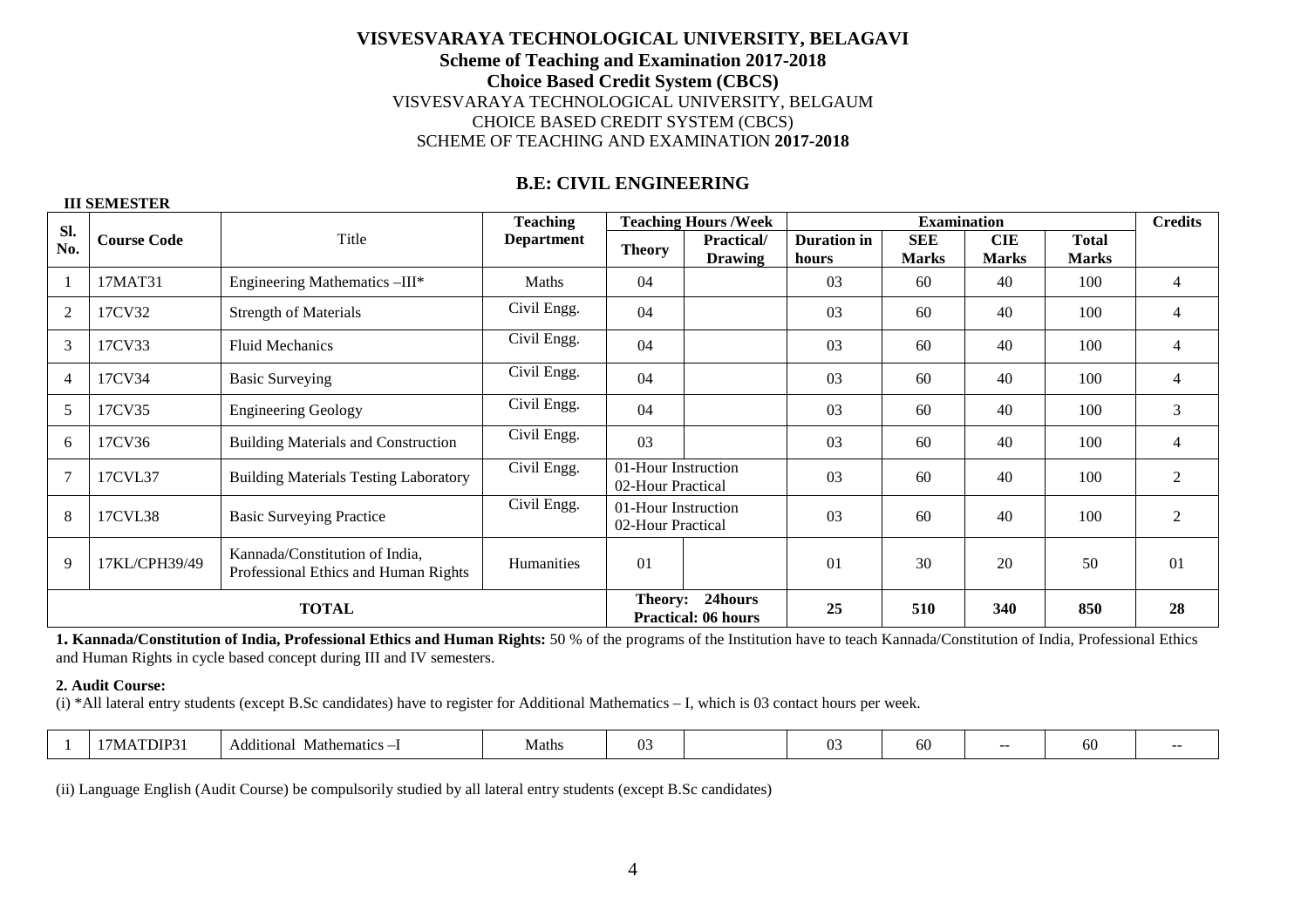### **B.E: CIVIL ENGINEERING**

#### **IV SEMESTER**

|            |                    |                                                                        | <b>Teaching</b>   | <b>Teaching Hours /Week</b>              |                                      |                             | <b>Examination</b>         |                            |                              | <b>Credits</b> |
|------------|--------------------|------------------------------------------------------------------------|-------------------|------------------------------------------|--------------------------------------|-----------------------------|----------------------------|----------------------------|------------------------------|----------------|
| Sl.<br>No. | <b>Course Code</b> | Title                                                                  | <b>Department</b> | <b>Theory</b>                            | <b>Practical</b> /<br><b>Drawing</b> | <b>Duration</b> in<br>hours | <b>SEE</b><br><b>Marks</b> | <b>CIE</b><br><b>Marks</b> | <b>Total</b><br><b>Marks</b> |                |
|            | 17MAT41            | Engineering Mathematics -IV*                                           | Maths             | 04                                       |                                      | 03                          | 60                         | 40                         | 100                          | 4              |
| 2          | 17CV42             | Analysis of Determinate Structures                                     | Civil Engg.       | 04                                       |                                      | 03                          | 60                         | 40                         | 100                          | 3              |
| 3          | 17CV43             | <b>Applied Hydraulics</b>                                              | Civil Engg.       | 04                                       |                                      | 03                          | 60                         | 40                         | 100                          | $\overline{4}$ |
| 4          | 17CV44             | <b>Concrete Technology</b>                                             | Civil Engg.       | 04                                       |                                      | 03                          | 60                         | 40                         | 100                          | $\overline{4}$ |
| 5          | 17CV45             | <b>Basic Geotechnical Engineering</b>                                  | Civil Engg.       | 04                                       |                                      | 03                          | 60                         | 40                         | 100                          | 4              |
| 6          | 17CV46             | <b>Advanced Surveying</b>                                              | Civil Engg.       | 03                                       |                                      | 03                          | 60                         | 40                         | 100                          | 4              |
| 7          | 17CVL47            | <b>Fluid Mechanics Laboratory</b>                                      | Civil Engg.       | 01-Hour Instruction<br>02-Hour Practical |                                      | 03                          | 60                         | 40                         | 100                          | $\overline{2}$ |
| 8          | 17CVL48            | <b>Engineering Geology Laboratory</b>                                  | Civil Engg.       | 01-Hour Instruction<br>02-Hour Practical |                                      | 03                          | 60                         | 40                         | 100                          | $\overline{2}$ |
| 9          | 17KL/CPH39/49      | Kannada/Constitution of India,<br>Professional Ethics and Human Rights | Humanities        | 01                                       |                                      | 01                          | 30                         | 20                         | 50                           | 01             |
|            |                    |                                                                        | <b>TOTAL</b>      | Theory:<br><b>Practical: 06 hours</b>    | 24hours                              | 25                          | 510                        | 340                        | 850                          | 28             |

**1. Kannada/Constitution of India, Professional Ethics and Human Rights:** 50 % of the programs of the Institution have to teach Kannada/Constitution of India, Professional Ethics and Human Rights in cycle based concept during III and IV semesters.

#### **2.Audit Course:**

(i) \*All lateral entry students (except B.Sc candidates) have to register for Additional Mathematics – II, which is 03 contact hours per week.

|  | TDIP <sub>4</sub><br>/ IVI A | thematics –II<br>Additional<br>. Matr | Maths |  |  |  | -11 |  |  |  |
|--|------------------------------|---------------------------------------|-------|--|--|--|-----|--|--|--|
|--|------------------------------|---------------------------------------|-------|--|--|--|-----|--|--|--|

(ii) Language English (Audit Course) be compulsorily studied by all lateral entry students (except B.Sc candidates)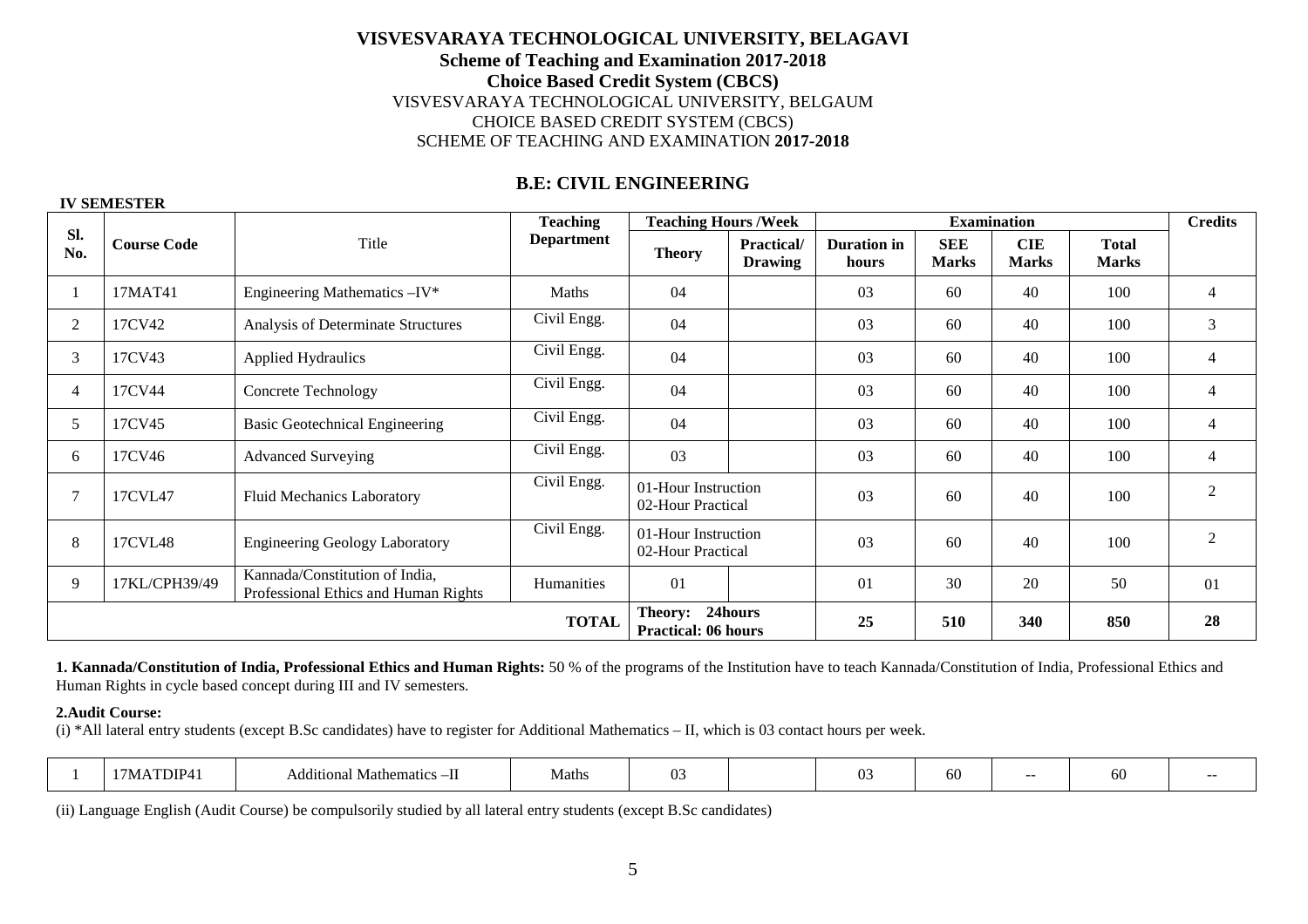### **B.E: CIVIL ENGINEERING**

#### **V SEMESTER**

| Sl.            |                    | Title                                           |              |                                          | <b>Teaching Hours/Week</b>           |                             |                            | <b>Credits</b>             |                              |                |
|----------------|--------------------|-------------------------------------------------|--------------|------------------------------------------|--------------------------------------|-----------------------------|----------------------------|----------------------------|------------------------------|----------------|
| No.            | <b>Course Code</b> |                                                 |              | <b>Theory</b>                            | <b>Practical</b> /<br><b>Drawing</b> | <b>Duration</b><br>in hours | <b>SEE</b><br><b>Marks</b> | <b>CIE</b><br><b>Marks</b> | <b>Total</b><br><b>Marks</b> |                |
|                | 17CV51             | Design of RC Structural Elements                | Civil Engg.  | 04                                       |                                      | 03                          | 60                         | 40                         | 100                          | $\overline{4}$ |
| $\overline{2}$ | 17CV52             | Analysis of Indeterminate Structures            | Civil Engg.  | 04                                       |                                      | 03                          | 60                         | 40                         | 100                          | $\overline{4}$ |
| 3              | 17CV53             | Applied Geotechnical Engineering                | Civil Engg.  | 04                                       |                                      | 03                          | 60                         | 40                         | 100                          | $\overline{4}$ |
| $\overline{4}$ | 17CV54             | Computer Aided Building Planning and<br>Drawing | Civil Engg.  | 04                                       |                                      | 03                          | 60                         | 40                         | 100                          | $\overline{4}$ |
| 5              | 17CV55X            | Professional Elective-1                         | Civil Engg.  | 03                                       |                                      | 03                          | 60                         | 40                         | 100                          | 3              |
| 6              | 17CV56X            | Open Elective-1                                 | Civil Engg.  | 03                                       |                                      | 03                          | 60                         | 40                         | 100                          | $\mathfrak{Z}$ |
|                | 17CVL57            | Geotechnical Engineering Laboratory             | Civil Engg.  | 01-Hour Instruction<br>02-Hour Practical |                                      | 03                          | 60                         | 40                         | 100                          | $\overline{2}$ |
| 8              | 17CVL58            | Concrete and Highway Materials Laboratory       | Civil Engg.  | 01-Hour Instruction<br>02-Hour Practical |                                      | 03                          | 60                         | 40                         | 100                          | 2              |
|                |                    |                                                 | <b>TOTAL</b> | Theory: 22hours                          | <b>Practical: 06 hours</b>           | 24                          | 480                        | 320                        | 800                          | 26             |

|         | <b>Professional Elective-1</b>             |  |         | Open Elective $-1***$ (List offered by Civil Engg Board only) |
|---------|--------------------------------------------|--|---------|---------------------------------------------------------------|
| 17CV551 | Air pollution and Control                  |  | 17CV561 | <b>Traffic Engineering</b>                                    |
| 17CV552 | Railways, Harbours, tunneling and Airports |  | 17CV562 | Sustainability Concepts in Engineering                        |
| 17CV553 | <b>Masonry Structures</b>                  |  | 17CV563 | Remote Sensing and GIS                                        |
| 17CV554 | Theory of Elasticity                       |  | 17CV563 | Occupational Health and Safety                                |
|         |                                            |  | 17CV563 | <b>NCC</b>                                                    |

**\*\*\***Students can select any one of the open electives offered by any Department (Please refer to consolidated list of VTU for open electives). Selection of an open elective is not allowed, if:

· The candidate has no pre – requisite knowledge.

- · The candidate has studied similar content course during previous semesters.
- · The syllabus content of the selected open elective is similar to that of Departmental core course(s) or to be studied Professional elective(s). Registration to open electives shall be documented under the guidance of Programme Coordinator and Adviser.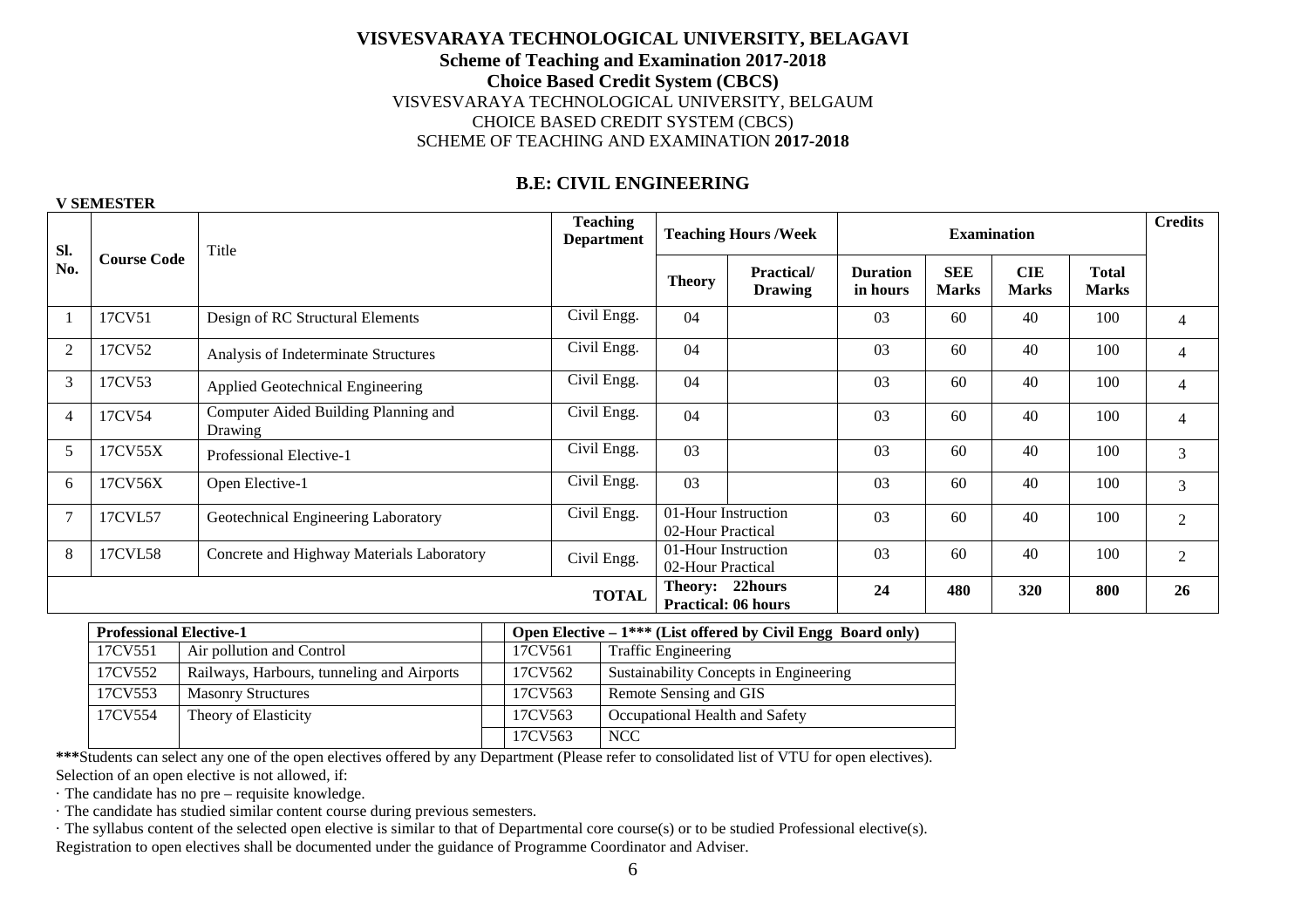### **B.E: CIVIL ENGINEERING**

#### **VI SEMESTER**

| Sl.            | <b>Course</b> | Title                                                  | <b>Teaching</b><br><b>Department</b> |                                              | <b>Teaching Hours</b><br>/Week       |                             | <b>Examination</b>         |                            |                              | <b>Credits</b> |
|----------------|---------------|--------------------------------------------------------|--------------------------------------|----------------------------------------------|--------------------------------------|-----------------------------|----------------------------|----------------------------|------------------------------|----------------|
| No.            | Code          |                                                        |                                      | <b>Theory</b>                                | <b>Practical</b> /<br><b>Drawing</b> | <b>Duration</b><br>in hours | <b>SEE</b><br><b>Marks</b> | <b>CIE</b><br><b>Marks</b> | <b>Total</b><br><b>Marks</b> |                |
| 1              | 17CV61        | <b>Construction Management and</b><br>Entrepreneurship | Civil Engg.                          | 04                                           |                                      | 03                          | 60                         | 40                         | 100                          | $\overline{4}$ |
| 2              | 17CV62        | Design of Steel Structural Elements                    | Civil Engg.                          | 04                                           |                                      | 03                          | 60                         | 40                         | 100                          | $\overline{4}$ |
| 3              | 17CV63        | Highway Engineering                                    | Civil Engg.                          | 04                                           |                                      | 03                          | 60                         | 40                         | 100                          | $\overline{4}$ |
| $\overline{4}$ | 17CV64        | Water Supply and Treatment Engineering                 | Civil Engg.                          | 04                                           |                                      | 03                          | 60                         | 40                         | 100                          | $\overline{4}$ |
| 5              | 17CV65X       | Professional Elective-2                                | Civil Engg.                          | 03                                           |                                      | 03                          | 60                         | 40                         | 100                          | $\overline{3}$ |
| 6              | 17CV66X       | Open Elective-2                                        | Civil Engg.                          | 03                                           |                                      | 03                          | 60                         | 40                         | 100                          | $\mathfrak{Z}$ |
| $\tau$         | 17CVL67       | Software Application Laboratory                        | Civil Engg.                          | 01-Hour Instruction<br>02-Hour Practical     |                                      | 03                          | 60                         | 40                         | 100                          | $\mathbf{2}$   |
| 8              | 17CVL68       | Extensive Survey Project /Camp                         | Civil Engg.                          | 01-Hour Instruction<br>02-Hour Practical     |                                      | 03                          | 60                         | 40                         | 100                          | $\overline{2}$ |
|                |               |                                                        | <b>TOTAL</b>                         | Theory:22hours<br><b>Practical: 06 hours</b> |                                      | 24                          | 480                        | 320                        | 800                          | 26             |

| <b>Professional Elective-2</b>    |                                       |  | Open Elective $-2***$ (List offered by Civil Engg Board only) |                                                |  |  |  |  |
|-----------------------------------|---------------------------------------|--|---------------------------------------------------------------|------------------------------------------------|--|--|--|--|
| 17CV651<br>Solid Waste Management |                                       |  | 17CV661                                                       | Water Resource Management                      |  |  |  |  |
| 17CV652                           | Matrix Method of Structural Analysis  |  | 17CV662                                                       | <b>Environmental Protection and Management</b> |  |  |  |  |
| 17CV653                           | <b>Alternative Building Materials</b> |  | 17CV663                                                       | Numerical Methods and Applications             |  |  |  |  |
| 17CV654                           | <b>Ground Improvement Techniques</b>  |  | 17CV664                                                       | Finite Element Analysis                        |  |  |  |  |

**\*\*\***Students can select any one of the open electives offered by any Department (Please refer to consolidated list of VTU for open electives). Selection of an open elective is not allowed, if:

· The candidate has no pre – requisite knowledge.

· The candidate has studied similar content course during previous semesters.

 · The syllabus content of the selected open elective is similar to that of Departmental core course(s) or to be studied Professional elective(s). Registration to open electives shall be documented under the guidance of Programme Coordinator and Adviser.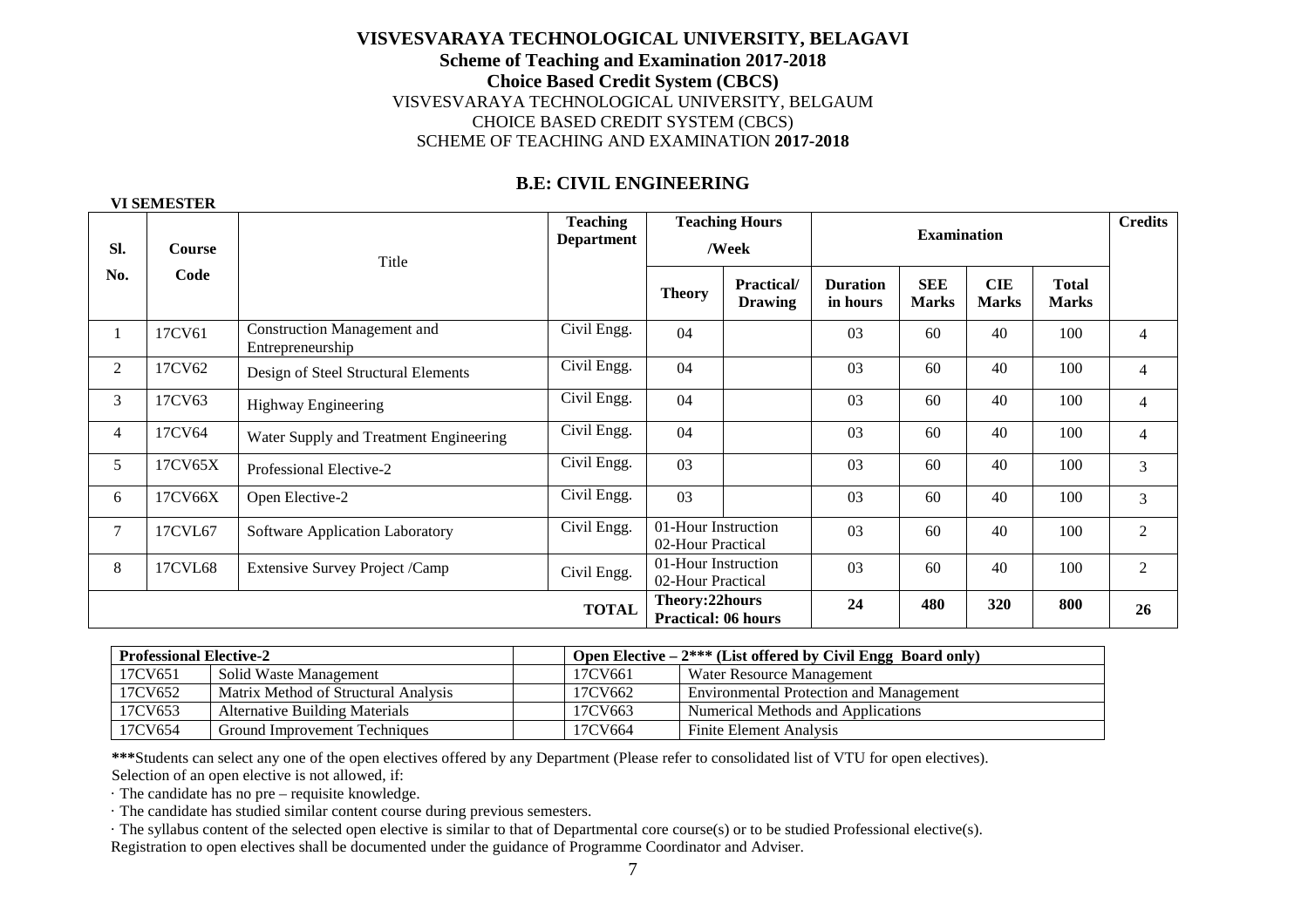### **B.E: CIVIL ENGINEERING**

#### **VII SEMESTER**

|                |                    |                                                     | <b>Teaching</b>   |                                          | <b>Teaching Hours /Week</b>                                         |      | <b>Examination</b>         |                            |                              | <b>Credits</b> |
|----------------|--------------------|-----------------------------------------------------|-------------------|------------------------------------------|---------------------------------------------------------------------|------|----------------------------|----------------------------|------------------------------|----------------|
| SI.<br>No.     | <b>Course Code</b> | Title                                               | <b>Department</b> | <b>Theory</b>                            | <b>Practical</b> /<br><b>Duration</b><br>in hours<br><b>Drawing</b> |      | <b>SEE</b><br><b>Marks</b> | <b>CIE</b><br><b>Marks</b> | <b>Total</b><br><b>Marks</b> |                |
|                | 17CV71             | Municipal and Industrial Waste Water<br>Engineering | Civil Engg.       | 04                                       |                                                                     |      | 60                         | 40                         | 100                          | $\overline{4}$ |
| $\overline{2}$ | 17CV72             | Design of RCC and Steel Structures                  | Civil Engg.       | 04                                       |                                                                     | 03   | 60                         | 40                         | 100                          | $\overline{4}$ |
| 3              | 17CV73             | Hydrology and Irrigation Engineering                | Civil Engg.       | 04                                       |                                                                     | 03   | 60                         | 40                         | 100                          | 4              |
| $\overline{4}$ | 17CV74X            | Professional Elective-3                             | Civil Engg.       | $\overline{03}$                          |                                                                     |      | 60                         | 40                         | 100                          | 3              |
| 5              | 17CV75X            | Professional Elective-4                             | Civil Engg.       | 03                                       |                                                                     | 03   | 60                         | 40                         | 100                          | 3              |
| 6              | 17CVL76            | <b>Environmental Engineering Laboratory</b>         | Civil Engg.       | 01-Hour Instruction<br>02-Hour Practical |                                                                     | 03   | 60                         | 40                         | 100                          | $\overline{2}$ |
| $\overline{7}$ | 17CVL77            | <b>Computer Aided Detailing of Structures</b>       | Civil Engg.       | 01-Hour Instruction<br>02-Hour Practical |                                                                     | 03   | 60                         | 40                         | 100                          | $\overline{2}$ |
| 8              | 17CVP78            | Project Work Phase-I + Project work Seminar         | Civil Engg.       |                                          | 03                                                                  | $--$ | $-$                        | 100                        | 100                          | 2              |
|                |                    | <b>TOTAL</b>                                        |                   | Theory:18 hours<br>09 hours              | <b>Practical and Project:</b>                                       | 21   | 420                        | 380                        | 800                          | 24             |

| <b>Professional Elective-3</b> |                                     |         | <b>Professional Elective-4</b>                |
|--------------------------------|-------------------------------------|---------|-----------------------------------------------|
| 17CV741                        | Design of Bridges                   | 17CV751 | Urban Transportation and Planning             |
| 17CV742                        | Ground Water & Hydraulics           | 17CV752 | <b>Prefabricated Structures</b>               |
| 17CV743                        | Design Concept of Building Services | 17CV753 | Rehabilitation and Retrofitting of Structures |
| 17CV744                        | <b>Structural Dynamics</b>          | 17CV754 | Reinforced Earth Structures                   |

**1**. **Project Phase – I and Project Seminar:** Comprises of Literature Survey, Problem identification, Objectives and Methodology. CIE marks shall be based on the report covering Literature Survey, Problem identification, Objectives and Methodology and Seminar presentation skill.